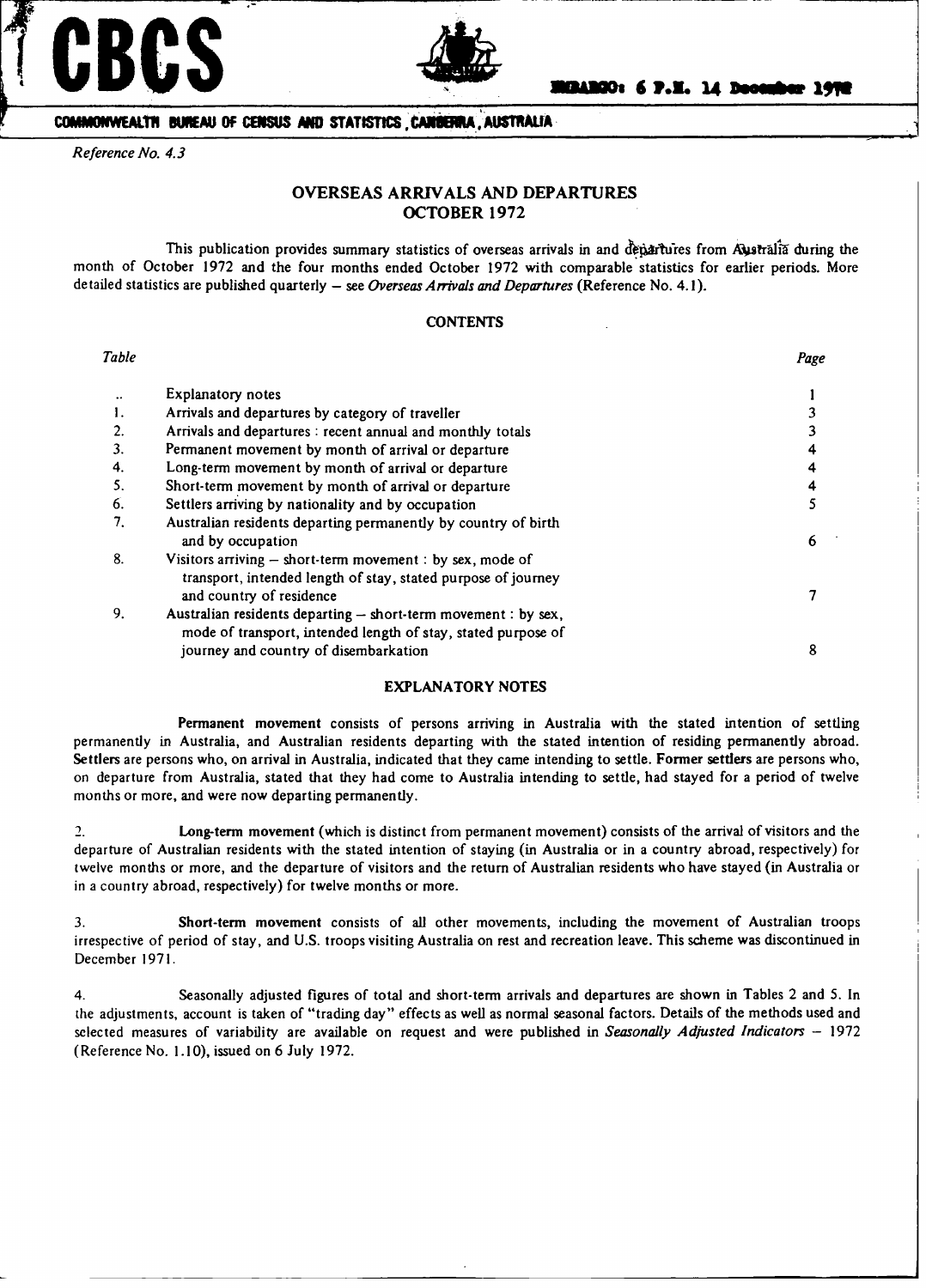5. **Statistics of characteristics of travellers in the short-term movement from April 1971 to September** 1972 **are estimates derived from a** fifty **per cent sample of short-term travellers. From October 1972, the sample comprises one-third of short-term movement. While the total** number **of such travellers and statistics of their mode of transport are fully known, statistics in various classifications, e.g.** nationality, **may differ from those that would be obtained from complete processing. A measure of this difference is given by the standard error. There are about 2 chances** in **3 that the difference will be less than** I standard error, and 19 chances in 20 that it will be less than 2 standard errors. The standard error varies with the size of the **estimate and the following table shows the standard errors of various estimate sizes, based on samples of 1** in **2 (applicable to statistics up to September 1972) and 1 in 3 (applicable to statistics thereafter).**

|                                            | Approximate standard error of estimate |                         |                      |                         |  |  |  |  |
|--------------------------------------------|----------------------------------------|-------------------------|----------------------|-------------------------|--|--|--|--|
|                                            |                                        | Sample of 1 in 2        | Sample of $1$ in $3$ |                         |  |  |  |  |
| Size of quantity<br>estimated<br>(persons) | Persons                                | Per cent<br>of estimate | Persons              | Per cent<br>of estimate |  |  |  |  |
| 10,000                                     | 100                                    | 1.0                     | 140                  | 1.4                     |  |  |  |  |
| 5,000                                      | 70                                     | 1.4                     | 100                  | 2.0                     |  |  |  |  |
| 1,000                                      | 32                                     | 3.2                     | 45                   | 4.5                     |  |  |  |  |
| 500                                        | 23                                     | 4.5                     | 32                   | 6.3                     |  |  |  |  |
| 100                                        | 10                                     | 10.0                    | 14                   | 14.1                    |  |  |  |  |

6. Statistics of permanent and long-term movement are based on records of all travellers in this movement and **therefore do not contain sampling errors. However, since short-term movement is a component of total movement, statistics** of characteristics of travellers in total movement are subject to such errors. The magnitude of standard errors in total **movement is about 20 per cent less than in short-term movement.**

7. A fuller description of the sampling procedures is published in the quarterly bulletin *Overseas Arrivals and* Departures (Reference No. 4.1).

ï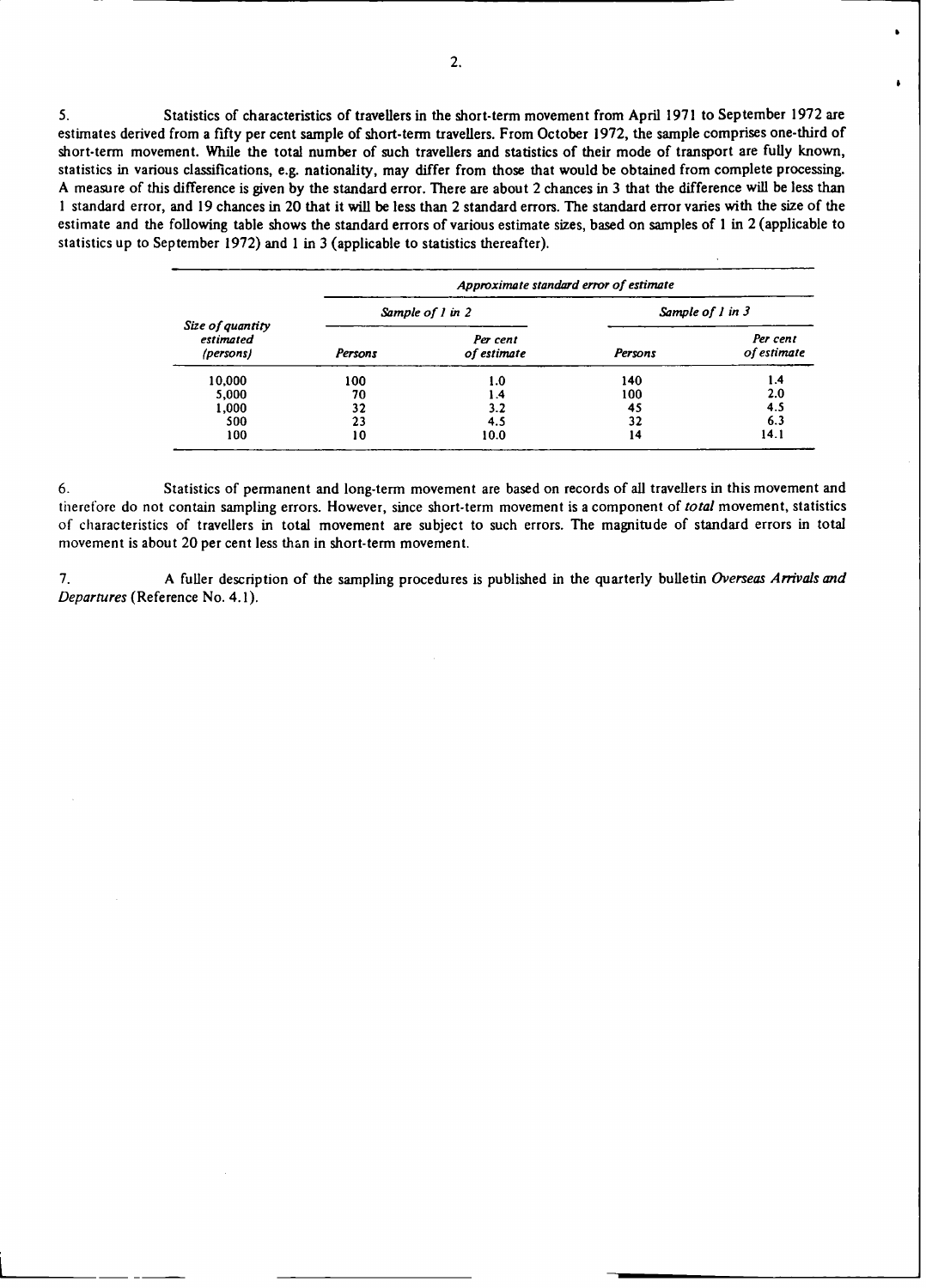# **TABLE** 1. **- OVERSEAS ARRIVALS AND DEPARTURES** : **CATEGORY OF TRAVELLER**

| (Persons) |  |
|-----------|--|
|-----------|--|

| Category of traveller          |         | Year ended June |                   | Four months ended October |         | Month of October |         |
|--------------------------------|---------|-----------------|-------------------|---------------------------|---------|------------------|---------|
|                                | 1970    | 1971            | 1972              | 1971                      | 1972    | 1971             | 1972    |
|                                |         |                 | <b>ARRIVALS</b>   |                           |         |                  |         |
| Permanent movement -           |         |                 |                   |                           |         |                  |         |
| Assisted settlers              | 131,868 | 119.847         | 82,343            | 34,879                    | 23,250  | 10.047           | 6.415   |
| Other settlers                 | 53,231  | 50.164          | 50,376            | 17,927                    | 16.597  | 5.472            | 4.529   |
| Total permanent                | 185.099 | 170.011         | 132.719           | 52.806                    | 39.847  | 15.519           | 10.944  |
| Long-term movement -           |         |                 |                   |                           |         |                  |         |
| Australian residents           | 38,711  | 43,554          | 51,356            | 16.864                    | 18,360  | 4.768            | 5.125   |
| Overseas visitors              | 29,842  | 31.225          | 27.713            | 9.259                     | 8,194   | 2,390            | 1,989   |
| Total perm. and long-term      | 253,652 | 244,790         | 211.788           | 78,929                    | 66,401  | 22.677           | 18,058  |
| Short-term movement $-$        |         |                 |                   |                           |         |                  |         |
| Australian residents           | 314,591 | 378,855         | 444,854           | 161.639                   | 197,112 | 42.821           | 52.515  |
| Overseas visitors <sup>*</sup> | 389.191 | 428.958         | 420.042           | 131,712                   | 132,373 | 38.166           | 39,967  |
| Total arrivals*                | 957,434 | 1,052,603       | 1,076,684         | 372,280                   | 395,886 | 103,664          | 110,540 |
|                                |         |                 | <b>DEPARTURES</b> |                           |         |                  |         |
| Permanent movement -           |         |                 |                   |                           |         |                  |         |
| Former settlers                | 26,082  | 28.244          | 32.280            | 10,514                    | 11,046  | 3,313            | 2,873   |
| Other residents                | 10,000  | 11.072          | 12.439            | 3,730                     | 4,007   | 1.106            | 972     |
| Total permanent                | 36,082  | 39.316          | 44.719            | 14,244                    | 15.053  | 4,419            | 3.845   |
| $Long-term movement -$         |         |                 |                   |                           |         |                  |         |
| Australian residents           | 63,454  | 66,463          | 68,069            | 22.042                    | 20,249  | 5.919            | 4.346   |
| Overseas visitors              | 17.414  | 19.928          | 23.328            | 6,799                     | 7.360   | 1.809            | 1.713   |
| Total perm. and long-term      | 116.950 | 125.707         | 136.116           | 43.085                    | 42.662  | 12.147           | 9,904   |
| Short-term movement $-$        |         |                 |                   |                           |         |                  |         |
| Australian residents           | 322,420 | 377,165         | 455,203           | 126,240                   | 154,533 | 27,635           | 29,754  |
| Overseas visitors*             | 405,500 | 448,312         | 443,688           | 132,226                   | 133,687 | 34,377           | 38,406  |
| Total departures*              | 844,870 | 951,184         | 1,035,007         | 301.551                   | 330,882 | 74,159           | 78,064  |

**\*** Includes U.S. **troops on** rest **and** recreation leave. **See paragraph** 3 **of the** explanatory notes.

**TABLE 2. - OVERSEAS** ARRIVALS **AND DEPARTURES** : RECENT ANNUAL **AND MONTHLY** TOTALS

|                           | Total arrivals*           |                            |                           | Total departures*          | <b>Excess of arrivals</b> |                                   |           |  |
|---------------------------|---------------------------|----------------------------|---------------------------|----------------------------|---------------------------|-----------------------------------|-----------|--|
| Period                    | <b>Number</b><br>recorded | Seasonally<br>adjusted (a) | <b>Number</b><br>recorded | Seasonally<br>adjusted (a) | <b>Males</b>              | over departures<br><b>Females</b> | Persons   |  |
|                           |                           |                            |                           |                            |                           |                                   |           |  |
| Year ended June -         |                           |                            |                           |                            |                           |                                   |           |  |
| 1970                      | 957,434                   | $\ddotsc$                  | 844,870                   | $\ddotsc$                  | 61,630                    | 50,934                            | 112,564   |  |
| 1971                      | 1,052,603                 | $\ddot{\phantom{0}}$       | 951.184                   | $\ddotsc$                  | 52,773                    | 48.646                            | 101,419   |  |
| 1972                      | 1,076,684                 | $\ddot{\phantom{0}}$       | 1,035,007                 | $\ddot{\phantom{0}}$       | 22,042                    | 19,635                            | 41,677    |  |
| Year ended December -     |                           |                            |                           |                            |                           |                                   |           |  |
| 1970                      | 1.026.675                 | $\ddot{\phantom{0}}$       | 903,801                   | $\cdot$ .                  | 65,546                    | 57,328                            | 122,874   |  |
| 1971                      | 1,078,798                 | $\ddot{\phantom{0}}$       | 994,193                   | $\ddot{\phantom{a}}$       | 43,556                    | 41,049                            | 84,605    |  |
| Four months ended October |                           |                            |                           |                            |                           |                                   |           |  |
| 1971                      | 372,280                   |                            | 301.551                   | $\ddotsc$                  | 35.209                    | 35,520                            | 70,729    |  |
| 1972                      | 395,886                   | $\ddotsc$                  | 330,882                   | ٠.                         | 28,918                    | 36,086                            | 65,004    |  |
| $1971 -$                  |                           |                            |                           |                            |                           |                                   |           |  |
| September                 | 97,618                    | 94,918                     | 68,462                    | 81,294                     | 13,557                    | 15,599                            | 29,156    |  |
| October                   | 103,664                   | 96,161                     | 74,159                    | 81,087                     | 15,560                    | 13,945                            | 29,505    |  |
| November                  | 90,479                    | 91,915                     | 76,707                    | 84,880                     | 5,578                     | 8,194                             | 13,772    |  |
| December                  | 102,720                   | 91,990                     | 112,329                   | 88,436                     | $-6,334$                  | $-3,275$                          | $-9,609$  |  |
| $1972 -$                  |                           |                            |                           |                            |                           |                                   |           |  |
| January                   | 115,602                   | 93,247                     | 94,778                    | 81,825                     | 10,717                    | 10,107                            | 20,824    |  |
| February                  | 85,278                    | 84,974                     | 78.423                    | 82,509                     | 4,786                     | 2.069                             | 6,855     |  |
| March                     | 84,490                    | 82,041                     | 92,143                    | 85,440                     | $-3,153$                  | $-4,500$                          | $-7,653$  |  |
| April                     | 69.983                    | 79,579                     | 95,649                    | 93,481                     | $-12,565$                 | $-13,101$                         | $-25,666$ |  |
| May                       | 81.659                    | 84,351                     | 95,181                    | 83.734                     | $-6,160$                  | $-7,362$                          | $-13,522$ |  |
| June                      | 74,193                    | 89,105                     | 88,246                    | 97,719                     | $-6,036$                  | $-8,017$                          | $-14,053$ |  |
| July                      | 83,249                    | 97,305                     | 78.972                    | 95.747                     | 1,271                     | 3,006                             | 4,277     |  |
| August                    | 97.111                    | 95,430                     | 98,708                    | 93.513                     | $-1,072$                  | $-525$                            | $-1,597$  |  |
| September                 | 104,986                   | 103,629                    | 75,138                    | 90,951                     | 13,141                    | 16,707                            | 29,848    |  |
| October                   | 110,540                   | 103,088                    | 78,064                    | 87,124                     | 15,578                    | 16,898                            | 32,476    |  |

**\* Includes U.S. troops on rest and recreation leave. See paragraph 3 of the explanatory notes. (a) See paragraph 4 of the explanatory notes.**

NOTE. Minus sign (-) denotes excess of departures over arrivals.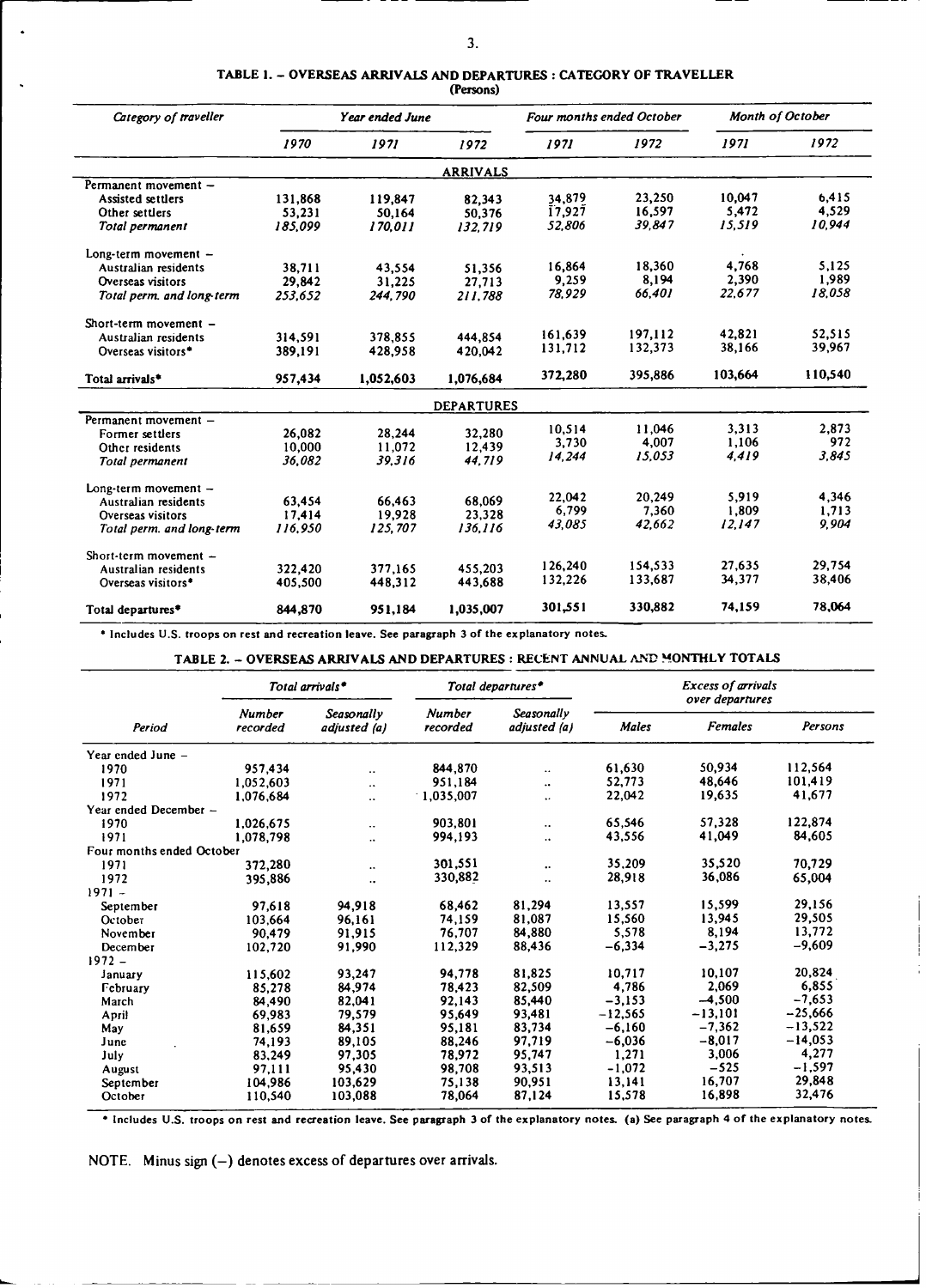# TABLE 3. - OVERSEAS ARRIVALS AND DEPARTURES BY MONTH - PERMANENT MOVEMENT

|                                                                                                                                                             | <b>Departures</b>                                                                                                        |                                                                                                                            |                                                                                                                  |                                                                                                                            | <b>Excess of arrivals</b><br>over departures                                                                                  |                                                                                                                             |  |
|-------------------------------------------------------------------------------------------------------------------------------------------------------------|--------------------------------------------------------------------------------------------------------------------------|----------------------------------------------------------------------------------------------------------------------------|------------------------------------------------------------------------------------------------------------------|----------------------------------------------------------------------------------------------------------------------------|-------------------------------------------------------------------------------------------------------------------------------|-----------------------------------------------------------------------------------------------------------------------------|--|
|                                                                                                                                                             | Arrivals                                                                                                                 | <b>Former</b>                                                                                                              | Other<br>Australian<br>residents                                                                                 | Total                                                                                                                      | <b>Settlers</b>                                                                                                               | Total                                                                                                                       |  |
| Month                                                                                                                                                       | <b>Settlers</b>                                                                                                          | settlers                                                                                                                   |                                                                                                                  |                                                                                                                            |                                                                                                                               |                                                                                                                             |  |
| $1971 -$<br>September<br>October<br>November<br>December<br>$1972 -$<br>January<br>February<br>March<br>April<br>May<br>June<br>July<br>August<br>September | 12,845<br>15,519<br>12,528<br>11,824<br>7.923<br>7,573<br>10,583<br>8,517<br>10,598<br>10,367<br>9,762<br>9,269<br>9,872 | 2,287<br>3,313<br>2,489<br>3,037<br>2,603<br>2,168<br>2,598<br>2,589<br>3,406<br>2,876<br>2,916<br>2,970<br>2,287<br>2,873 | 813<br>1,106<br>930<br>1,202<br>1,321<br>1,020<br>963<br>1,031<br>1,183<br>1,059<br>1,013<br>1,088<br>934<br>972 | 3,100<br>4,419<br>3,419<br>4,239<br>3,924<br>3,188<br>3,561<br>3,620<br>4,589<br>3,935<br>3,929<br>4,058<br>3,221<br>3,845 | 10,558<br>12,206<br>10,039<br>8,787<br>5,320<br>5,405<br>7,985<br>5,928<br>7,192<br>7.491<br>6.846<br>6,299<br>7,585<br>8,071 | 9,745<br>11,100<br>9,109<br>7,585<br>3,999<br>4,385<br>7,022<br>4,897<br>6,009<br>6,432<br>5,833<br>5,211<br>6,651<br>7,099 |  |
| October                                                                                                                                                     | 10,944                                                                                                                   |                                                                                                                            |                                                                                                                  |                                                                                                                            | <b>CON MONTH - LONG-TERM MOVEMENT</b>                                                                                         |                                                                                                                             |  |

TABLE 4. - OVERSEAS ARRIVALS AND DEPARTURES BY MONTH - LONG-TERM MOVEMENT

|                                                                                                                                                                      | <b>Arrivals</b>                                                                                                            |                                                                                                                            | (1000000)<br>Departures                                                                                                    |                                                                                                                            | <b>Excess of arrivals</b><br>over departures                                                                                                       |                                                                                                                   |
|----------------------------------------------------------------------------------------------------------------------------------------------------------------------|----------------------------------------------------------------------------------------------------------------------------|----------------------------------------------------------------------------------------------------------------------------|----------------------------------------------------------------------------------------------------------------------------|----------------------------------------------------------------------------------------------------------------------------|----------------------------------------------------------------------------------------------------------------------------------------------------|-------------------------------------------------------------------------------------------------------------------|
|                                                                                                                                                                      | Australian<br>residents<br>returning                                                                                       | Overseas<br>visitors                                                                                                       | Australian<br>residents                                                                                                    | Overseas<br>visitors                                                                                                       | Australian<br>residents                                                                                                                            | Overseas<br>visitors                                                                                              |
| Month<br>$1971 -$<br>September<br>October<br>November<br>December<br>$1972 -$<br>January<br>February<br>March<br>April<br>May<br>June<br>July<br>August<br>September | 4,016<br>4,768<br>4,104<br>7,364<br>5,676<br>3,920<br>3,631<br>2,995<br>3,594<br>3,208<br>3,881<br>4,821<br>4,533<br>5,125 | 2,364<br>2,390<br>2,044<br>2,160<br>3,760<br>3,015<br>2,202<br>1,581<br>2,019<br>1,673<br>1,840<br>2,374<br>1,991<br>1,989 | 4,588<br>5,919<br>4,031<br>6,021<br>7,059<br>5,425<br>5,704<br>5,443<br>6,120<br>6,224<br>5,389<br>5,859<br>4,655<br>4,346 | 1,509<br>1,809<br>1,663<br>2,570<br>1,976<br>1,966<br>2,094<br>1,922<br>2,277<br>2,059<br>2,049<br>2,052<br>1,546<br>1,713 | $-572$<br>$-1,151$<br>73<br>1,343<br>$-1,383$<br>$-i,505$<br>$-2,073$<br>$-2,448$<br>$-2,526$<br>$-3,016$<br>$-1,508$<br>$-1,038$<br>$-122$<br>779 | 855<br>581<br>381<br>$-410$<br>1,784<br>1,047<br>108<br>$-341$<br>$-258$<br>$-386$<br>$-209$<br>322<br>445<br>276 |

NOTE. Minus sign (-) denotes excess of departures over arrivals

|                                                                           |                                                                                                                                                                                  | Arrivals                                                 |                                                          |                                                          | Departures                                                                                                          |                                                                              |                                                          |                                         |
|---------------------------------------------------------------------------|----------------------------------------------------------------------------------------------------------------------------------------------------------------------------------|----------------------------------------------------------|----------------------------------------------------------|----------------------------------------------------------|---------------------------------------------------------------------------------------------------------------------|------------------------------------------------------------------------------|----------------------------------------------------------|-----------------------------------------|
|                                                                           | <b>Overseas</b><br>visitors*                                                                                                                                                     |                                                          |                                                          | Australian<br>residents                                  |                                                                                                                     |                                                                              | <b>Excess of arrivals</b><br>over departures<br>Overseas |                                         |
| Month                                                                     | Australian<br>residents<br>returning                                                                                                                                             | Number<br>recorded                                       | Seasonally<br>adjusted (a)                               | <b>Number</b><br>recorded                                | Seasonally<br>adjusted (a)                                                                                          | <b>Overseas</b><br>visitors*                                                 | Australian<br>residents                                  | visitors                                |
| $1971 -$<br>September<br>October                                          | 48,374<br>42,821<br>31,670                                                                                                                                                       | 30,019<br>38,166<br>40,133                               | 34,674<br>35,829<br>36,498                               | 25,698<br>27,635<br>25,810<br>61,580                     | 35,591<br>35,178<br>35,129<br>37,611                                                                                | 33,567<br>34,377<br>41,784<br>37,919                                         | 22,676<br>15,186<br>5,860<br>$-32,491$                   | $-3,548$<br>3,789<br>$-1,651$<br>14,364 |
| November<br>December<br>$1972 -$<br>January<br>February<br>March<br>April | 37,337<br>52,283<br>29,089<br>35,304<br>36,423<br>61,820<br>34,318<br>38,053<br>32,717<br>36,138<br>38,812<br>29,262<br>32,033<br>28,676<br>28,214<br>32,184<br>30,142<br>35,306 | 30,031<br>26,108<br>41,038<br>48,667<br>47,115<br>48,614 | 33,701<br>32,791<br>37,749<br>45,740<br>36,758<br>44,237 | 51,788<br>41,734<br>39,746<br>35,997<br>35,080<br>27,414 | 31,789<br>6,609<br>$-11,776$<br>$-20,453$<br>$-11,809$<br>$-13,477$<br>-999                                         | $-15,365$<br>$-3,681$<br>$-934$<br>$-7,321$<br>$-4,938$<br>$-3,606$<br>1,160 |                                                          |                                         |
| May<br>June<br>July<br>August<br>September                                | 35,137<br>39,032<br>46,726<br>58,839                                                                                                                                             | 23,808<br>28,734<br>33,921<br>29,751<br>39,967           | 32,768<br>36,157<br>33,948<br>34,738<br>37,362           | 40,031<br>52,571<br>32,177<br>29,754                     | 44,954<br>48,173<br>46,007<br>37,920<br>the act the contensions notes (a) See paragraph 4 of the explanatory notes. | 27,574<br>34,168<br>33,539<br>38,406                                         | $-5,845$<br>26,662<br>22,761                             | $-247$<br>$-3,788$<br>1,561.            |

\* Includes U.S. troops on rest and recreation leave. See paragraph 3 of the explanatory notes. (a) See paragrap

NOTE' Minus sign (-) denotes excess of departures over arrivals.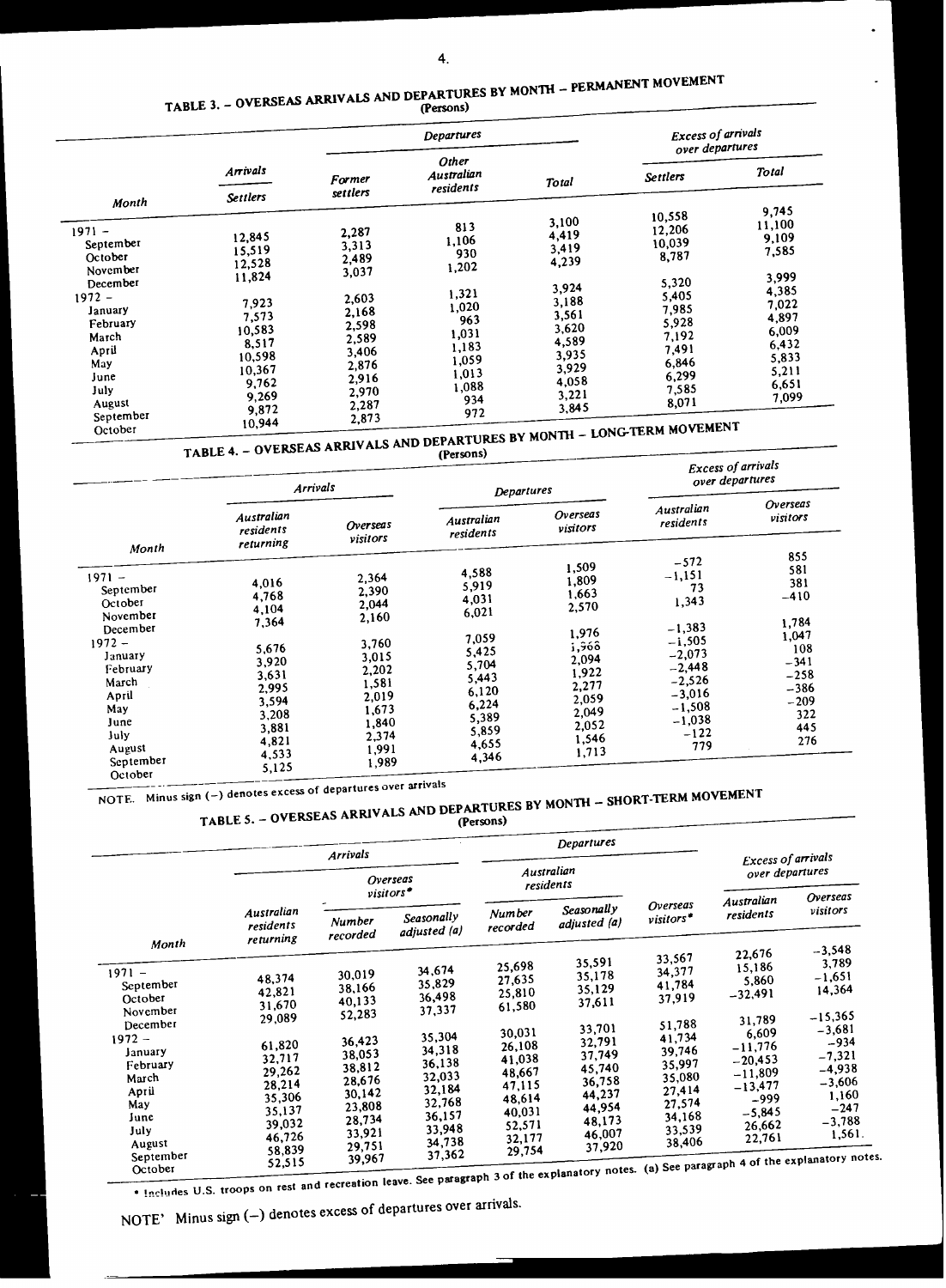| TABLE 6. – OVERSEAS ARRIVALS – SETTLERS ARRIVING : BY SEX, BY NATIONALITY AND BY OCCUPATION |           |  |  |
|---------------------------------------------------------------------------------------------|-----------|--|--|
|                                                                                             | (Persons) |  |  |

|                                     |         | Year ended June |         | Four months<br>ended October |                | Month of October |            |
|-------------------------------------|---------|-----------------|---------|------------------------------|----------------|------------------|------------|
|                                     | 1970    | 1971            | 1972    | 1971                         | 1972           | 1971             | 1972       |
| $Sex -$                             |         |                 |         |                              |                |                  |            |
| Males                               | 99.716  | 89,697          | 68,761  | 27,562                       | 20,546         | 8,017            | 5,673      |
| Females                             | 85,383  | 80,314          | 63,958  | 25,244                       | 19,301         | 7,502            | 5,271      |
| Nationality -                       |         |                 |         |                              |                |                  |            |
| British: Country of citizenship $-$ |         |                 |         |                              |                |                  |            |
| Ceylon, India, Pakistan,            |         |                 |         |                              |                |                  |            |
| Bangladesh                          | 4.129   | 4.030           | 3,761   | 1,290                        | 1.175          | 418              | 304<br>270 |
| New Zealand                         | 5,267   | 4,767           | 3,761   | 1,301                        | 1,007          | 330              | 5,135      |
| United Kingdom and Colonies         | 73,422  | 62,606          | 54,213  | 19,539                       | 17,669         | 5,695            | 810        |
| Other                               | 9,124   | 11,225          | 11,767  | 4,614                        | 3,656          | 1,478            | 262        |
| Citizenship not stated              | 5,941   | 4,611           | 3,381   | 1,230                        | 962            | 284<br>8,205     | 6,781      |
| Total British                       | 97,883  | 87,239          | 76,883  | 27,974                       | 24,469         |                  |            |
| American (U.S.)                     | 3,591   | 5,447           | 6,564   | 3,018                        | 1,958          | 728              | 289        |
| Dutch                               | 2,997   | 2,358           | 1,698   | 819                          | 520            | 290              | 183        |
| German                              | 3,729   | 3,280           | 2,136   | 986                          | 813            | 204              | 326        |
| Greek                               | 10,952  | 9,991           | 5,711   | 2,341                        | 1,640          | 1,026            | 316        |
| Italian                             | 10,598  | 7,826           | 6,000   | 2,428                        | 1,493          | 896              | 440        |
| Lebanese                            | 4,006   | 3,930           | 2,960   | 1,156                        | 845            | 360              | 240        |
| Turkish                             | 3,785   | 3,775           | 2,456   | 1,562                        | 659            | 228              | 79         |
| Yugoslav                            | 26,209  | 24,938          | 10.749  | 5,143                        | 2,790          | 1,527            | 798        |
| Other                               | 21,349  | 21,227          | 17,562  | 7,379                        | 4,660          | 2,055            | 1,492      |
| Occupation $-$                      |         |                 |         |                              |                |                  |            |
| Professional, technical and         |         |                 |         |                              |                |                  |            |
| related workers -                   |         |                 |         |                              |                |                  |            |
| Professional engineers              | 1,292   | 1,288           | 1,102   | 421                          | 295            | 118              | 96         |
| Scientists                          | 583     | 663             | 456     | 169                          | 101            | 54               | 31<br>39   |
| Medical practitioners               | 290     | 350             | 408     | 121                          | 124            | 25               |            |
| Teachers (incl. university,         |         |                 |         |                              |                |                  | 208        |
| school, pre-school)                 | 1,873   | 2,357           | 2,914   | 1,205                        | 1,322          | 228              |            |
| Other professional, technical and   |         |                 |         |                              |                | 575              | 502        |
| related workers                     | 5.982   | 5,991           | 5,140   | 1,918                        | 1,675<br>3.517 | 1,000            | 876        |
| Total professional, etc.            | 10.020  | 10,649          | 10.020  | 3,834                        |                |                  |            |
| Administrative, executive and       |         |                 |         |                              |                | 300              | 234        |
| managerial workers                  | 3,568   | 3,262           | 2,811   | 1,039                        | 849            | 1,079            | 1,037      |
| Clerical and sales workers          | 12,748  | 11,363          | 9,742   | 3,653                        | 3,266          |                  |            |
| Farmers, fishermen, hunters,        |         |                 |         |                              |                |                  |            |
| timber getters and related          |         |                 |         | 381                          | 233            | 99               | 72         |
| workers                             | 2,006   | 1,562           | 972     |                              |                |                  |            |
| Miners, quarrymen and related       |         |                 |         | 60                           | 39             | 18               | 9          |
| workers                             | 311     | 253             | 152     |                              |                |                  |            |
| Workers in transport and            |         |                 |         | 1,023                        | 788            | 297              | 235        |
| communication                       | 4,137   | 3,373           | 2,661   |                              |                |                  |            |
| Craftsmen and production-process    |         |                 |         |                              |                |                  |            |
| workers-                            |         |                 | 6,440   | 2,404                        | 2,188          | 709              | 639        |
| Engineering                         | 9,165   | 7,936           | 2,514   | 1,053                        | 688            | 303              | 216        |
| Building and construction           | 4,371   | 3,699<br>23,604 | 15,341  | 6,452                        | 4,662          | 1,985            | 1,263      |
| Other                               | 28,305  | 35,239          | 24,295  | 9,909                        | 7,538          | 2,997            | 2,118      |
| Total craftsmen etc.                | 41.841  |                 |         |                              |                |                  |            |
| Service, sport and recreation       |         |                 |         |                              |                |                  | 507        |
| workers                             | 7,130   | 6,600           | 5,451   | 1,992                        | 1,553          | 596              |            |
| Occupation inadequately described   |         |                 |         |                              |                |                  | 220        |
| or not stated                       | 4,119   | 4,843           | 3,953   | 1,528                        | 873            | 413              |            |
| Total in the labour force           |         |                 |         |                              |                | 5.094            | 3,615      |
| Males                               | 65,269  | 57,758          | 43.749  | 17,406                       | 13,139         | 1,705            | 1,693      |
| Females                             | 20,611  | 19,386          | 16,308  | 6,013                        | 5,517          | 6,799            | 5,308      |
| Persons                             | 85,880  | 77,144          | 60,057  | 23,419                       | 18,656         |                  |            |
| Total not in the labour force       |         |                 |         |                              | 7,407          | 2,923            | 2,058      |
| Males                               | 34,447  | 31,939          | 25,012  | 10,156                       | 13,784         | 5,797            | 3,578      |
| Females                             | 64,772  | 60,928          | 47,650  | 19,231                       | 21,191         | 8,720            | 5,636      |
| Persons                             | 99,219  | 92,867          | 72,662  | 29,387                       |                |                  |            |
| Total, settlers arriving            | 185,099 | 170,110         | 132,719 | 52,806                       | 39,847         | 15,519           | 10,944     |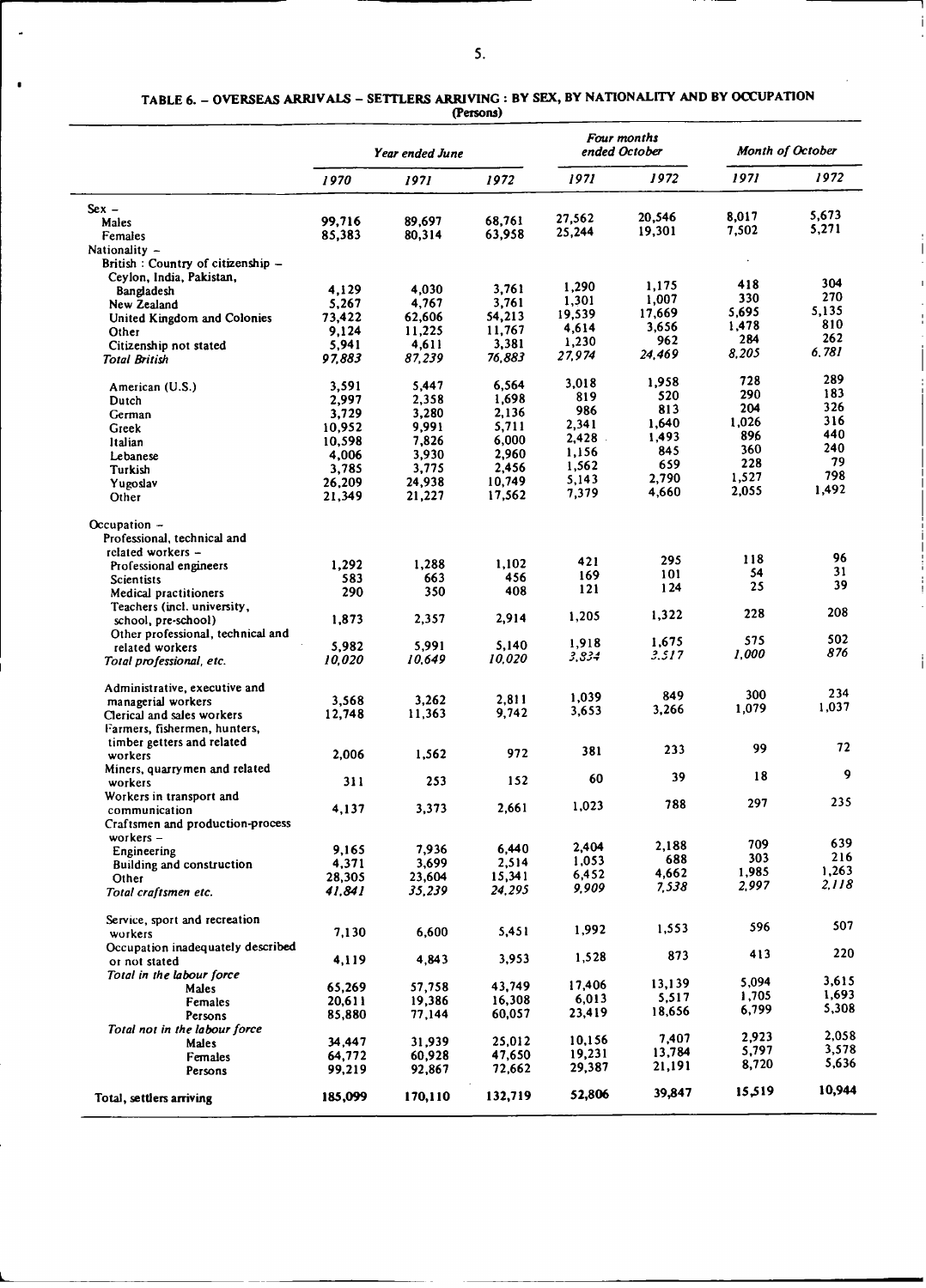$\bullet$ 

# **TABLE** 7. - **OVERSEAS DEPARTURES AUSTRALIAN RESIDENTS DEPARTING PERMANENTLY (a) BY COUNTRY OF BIRTH, BY SEX AND BY OCCUPATION**

|                                                      | Year ended June |                |                | Four months<br>ended October |            | Month of October |            |
|------------------------------------------------------|-----------------|----------------|----------------|------------------------------|------------|------------------|------------|
|                                                      | 1970            | 1971           | 1972           | 1971                         | 1972       | 1971             | 1972       |
| $Sex -$                                              |                 |                |                |                              |            |                  |            |
| Males                                                | 18,609          | 20,265         | 23,225         | 7,345                        | 7,824      | 2,275            | 1,971      |
| Females                                              | 17,473          | 19,051         | 21,494         | 6,899                        | 7,229      | 2,144            | 1,874      |
| Country of $birth -$                                 |                 |                |                |                              |            |                  |            |
| Africa                                               | 365             | 388            | 482            | 130                          | 173        | 46               | 53         |
| America –                                            |                 |                |                |                              |            |                  |            |
| U.S. America                                         | 1.076           | 1,061          | 1,313          | 297                          | 643        | 69               | 125        |
| Other                                                | 456             | 521            | 682            | 177                          | 307        | 53               | 83         |
| Asia<br>Europe –                                     | 709             | 924            | 934            | 253                          | 277        | 68               | 58         |
| Germany                                              |                 |                |                |                              |            |                  |            |
| Greece                                               | 1,040<br>537    | 1,109<br>528   | 1,293<br>423   | 387<br>142                   | 410        | 121<br>44        | 110<br>30  |
| ltaly                                                | 802             | 906            | 978            | 299                          | 172<br>301 | 106              | 85         |
| Malta                                                | 483             | 474            | 387            | 139                          | 118        | 86               | 19         |
| Netherlands                                          | 950             | 1,138          | 1,272          | 473                          | 339        | 157              | 66         |
| U.K. and Ireland                                     | 16,238          | 16,948         | 19,244         | 6,781                        | 6,646      | 2,090            | 1,828      |
| Yugoslavia                                           | 539             | 589            | 797            | 221                          | 265        | 65               | 55         |
| Other                                                | 1,892           | 2,338          | 2,997          | 868                          | 955        | 279              | 220        |
| Oceania -                                            |                 |                |                |                              |            |                  |            |
| Australia                                            | 8,828           | 9,825          | 10,982         | 3,323                        | 3,582      | 983              | 892        |
| New Zealand                                          | 1,992           | 2,372          | 2,727          | 712                          | 811        | 240              | 213        |
| Other                                                | 77              | 130            | 134            | 27                           | 39         | 7                | 8          |
| At sea and not stated                                | 98              | 65             | 74             | 15                           | 15         | S                | $\ddotsc$  |
| Occupation -                                         |                 |                |                |                              |            |                  |            |
| Professional, technical and related                  |                 |                |                |                              |            |                  |            |
| $workers -$                                          |                 |                |                |                              |            |                  |            |
| Professional engineers                               | 245             | 308            | 286            | 79                           | 109        | 22               | 23         |
| Scientists                                           | 214             | 236            | 256            | 69                           | 88         | 17               | 14         |
| Medical practitioners                                | 86              | 130            | 133            | 36                           | 32         | 6                | 11         |
| Teachers (incl. university, school,                  |                 |                |                |                              |            |                  |            |
| pre-school)                                          | 693             | 717            | 741            | 180                          | 246        | 42               | 45         |
| Other professional, technical and<br>related workers |                 |                |                |                              | 218        |                  |            |
| Total professional etc.                              | 1,966<br>3,204  | 2,215<br>3,606 | 2,529<br>3,945 | 740<br>1.104                 | 1,293      | 218<br>305       | 205<br>298 |
| Administrative, executive and                        |                 |                |                |                              |            |                  |            |
| managerial workers                                   | 1,050           | 1,161          |                | 373                          | 439        | 109              |            |
| Clerical and sales workers                           | 3,723           | 4,192          | 1,397<br>4,681 | 1,460                        | 1,580      | 459              | 117<br>470 |
| Farmers, fishermen, hunters, timber                  |                 |                |                |                              |            |                  |            |
| getters and related workers                          | 299             | 327            | 334            | 109                          | 95         | 32               | 17         |
| Miners, quarrymen and related workers                | 133             | 124            | 128            | 48                           | 39         | 15               | 10         |
| Workers in transport and communication               | 797             | 845            | 986            | 328                          | 318        | 101              | 74         |
| Craftsmen and production-process                     |                 |                |                |                              |            |                  |            |
| workers-                                             |                 |                |                |                              |            |                  |            |
| Engineering                                          | 2,020           | 2,204          | 2,377          | 758                          | 843        | 230              | 235        |
| Building and construction                            | 653             | 704            | 840            | 281                          | 294        | 91               | 91         |
| Other                                                | 3,904           | 4,088          | 4,624          | 1,571                        | 1,509      | 515              | 385        |
| Total craftsmen, etc.                                | 6,577           | 6,996          | 7,841          | 2,610                        | 2,646      | 836              | 711        |
| Service, sport and recreation workers                | 1,004           | 1,108          | 1,280          | 397                          | 448        | 130              | 113        |
| Occupation inadequately described or not<br>stated   | 412             | 517            | 641            |                              |            |                  |            |
|                                                      |                 |                |                | 192                          | 184        | 77               | 39         |
| Total in labour force                                |                 |                |                |                              |            |                  |            |
| Males                                                | 12,153          | 13,316         | 14,938         | 4,661                        | 4,978      | 1,447            | 1,262      |
| Females                                              | 5,046           | 5,560          | 6,295          | 1,960                        | 2,064      | 617              | 587        |
| Persons                                              | 17,199          | 18,876         | 21,233         | 6,621                        | 7,042      | 2,064            | 1,849      |
| Total not in labour force                            |                 |                |                |                              |            |                  |            |
| Males                                                | 6,456           | 6,949          | 8,287          | 2.684                        | 2,846      | 828              | 709        |
| Females                                              | 12,427          | 13,491         | 15,199         | 4,939                        | 5,165      | 1,527            | 1,287      |
| Persons                                              | 18,883          | 20,440         | 23,486         | 7,623                        | 8,011      | 2,355            | 1,996      |
| Total, Australian residents                          |                 |                |                |                              |            |                  |            |
| departing permanently (a)                            | 36,082          | 39,316         | 44,719         | 14,244                       | 15,053     | 4,419            | 3,845      |

(a) Includes former settlers.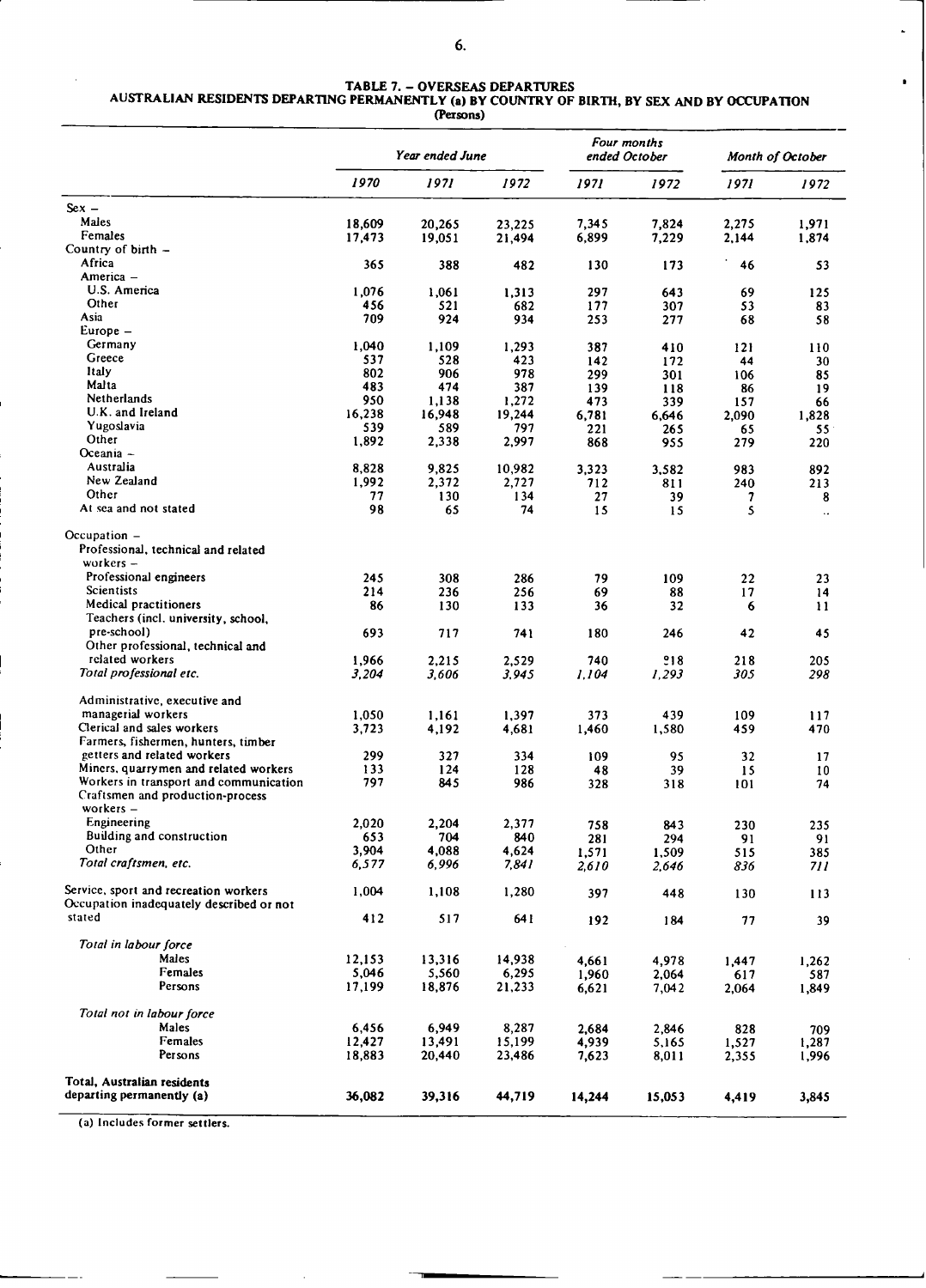|                               | Year ended June |         |         | Four months<br>ended October |         | Month of October |        |
|-------------------------------|-----------------|---------|---------|------------------------------|---------|------------------|--------|
|                               | 1970            | 1971    | 1972    | 1971                         | 1972    | 1971             | 1972   |
| $Sex -$                       |                 |         |         |                              |         |                  |        |
| Males*                        | 262,246         | 275,876 | 249,405 | 83.036                       | 75,823  | 23,291           | 22,974 |
| Females*                      | 126,945         | 153,082 | 170,637 | 48,676                       | 56,550  | 14,875           | 16,993 |
| Mode of transport –           |                 |         |         |                              |         |                  |        |
| Sea                           | 17,317          | 17.268  | 18,089  | 3.890                        | 4,187   | 1,553            | 1.294  |
| Air*                          | 371,874         | 411,690 | 401,953 | 127,822                      | 128,186 | 36,613           | 38,673 |
| Intended length of stay –     |                 |         |         |                              |         |                  |        |
| Under 1 week*                 | 152,445         | 152,628 | 122,760 | 44,601                       | 37,726  | 12,097           | 11,797 |
| 1 week and under 2 weeks      | 50,862          | 66,443  | 69,780  | 23,152                       | 25,173  | 8,196            | 9,551  |
| 2 weeks and under 1 month     | 67,332          | 76,296  | 81,357  | 24,487                       | 27,297  | 6,635            | 7.615  |
| I month and under 6 months    | 80,252          | 90,499  | 102,983 | 26,777                       | 29,380  | 7.725            | 7.454  |
| 6 months and under 12 months  | 15,738          | 16,275  | 16,074  | 4,246                        | 4,755   | 1,342            | 1,369  |
| Indefinite, not stated, etc.  | 22,562          | 26,817  | 27,088  | 8,449                        | 8,042   | 2,171            | 2,181  |
| Stated purpose of journey $-$ |                 |         |         |                              |         |                  |        |
| In transit                    | 49,193          | 61,510  | 72,370  | 21,292                       | 26,258  | 5,619            | 7,220  |
| <b>Business</b>               | 58,849          | 64,151  | 68,268  | 23,724                       | 24,446  | 7,866            | 8,215  |
| Holiday*                      | 250,464         | 267,521 | 245,852 | 76.175                       | 70.085  | 22,394           | 21.651 |
| Education                     | 10,907          | 12.069  | 12,446  | 3,329                        | 4,021   | 445              | 667    |
| Other and not stated          | 19,778          | 23,707  | 21,106  | 7,192                        | 7,563   | 1,842            | 2,214  |
| Country of residence -        |                 |         |         |                              |         |                  |        |
| Africa                        | 6,879           | 8,229   | 8,620   | 2,701                        | 2,736   | 752              | 832    |
| America -                     |                 |         |         |                              |         |                  |        |
| Canada                        | 8,858           | 11,210  | 13.245  | 3,348                        | 4.351   | 1.109            | 1,668  |
| U.S. America                  | 55.135          | 78,107  | 79,624  | 25,686                       | 25,072  | 9,442            | 9.266  |
| Other                         | 2,098           | 3,057   | 3,416   | 1,272                        | 1,296   | 405              | 422    |
| $Asia -$                      |                 |         |         |                              |         |                  |        |
| Hong Kong                     | 5,115           | 6,509   | 6,996   | 2.130                        | 2.613   | 486              | 502    |
| Malaysia and Singapore        | 10,319          | 11,775  | 12,727  | 3,120                        | 3,392   | 786              | 1,035  |
| Japan                         | 10,152          | 15,125  | 14,435  | 4,391                        | 5,252   | 1,238            | 1,864  |
| Other*                        | 99,327          | 79,235  | 37,898  | 18,924                       | 6,713   | 4,231            | 1.714  |
| Europe –                      |                 |         |         |                              |         |                  |        |
| U.K. and Ireland              | 36.520          | 40.898  | 50,038  | 12,576                       | 15,913  | 4.359            | 5.539  |
| Germany                       | 4,769           | 6,073   | 7,194   | 2,074                        | 2,406   | 822              | 867    |
| Netherlands                   | 4,096           | 5,032   | 6,197   | 1,489                        | 2.154   | 551              | 821    |
| Other                         | 13,480          | 17,718  | 19,993  | 6,169                        | 7,479   | 1,847            | 2,516  |
| Oceania –                     |                 |         |         |                              |         |                  |        |
| Fiji                          | 4,180           | 4,822   | 5,570   | 1,409                        | 1.520   | 349              | 375    |
| New Zealand                   | 90,694          | 96.276  | 103,663 | 33,743                       | 38,569  | 8,684            | 9,580  |
| Papua and New Guinea          | 27,349          | 31,679  | 35,832  | 9,138                        | 8,979   | 2,290            | 2,047  |
| Other                         | 10,220          | 13,213  | 14,594  | 3,542                        | 3,928   | 815              | 919    |
| Total, visitors arriving,     |                 |         |         |                              |         |                  |        |
| short-term <sup>*</sup>       | 389,191         | 428,958 | 420,042 | 131,712                      | 132,373 | 38,166           | 39,967 |

 $\mathbf{r}$ 

### **TABLE 8.** - **OVERSEAS ARRIVALS, SHORT-TERM MOVEMENT** - **VISITORS ARRIVING\* BY SEX, MODE OF TRANSPORT, INTENDED LENGTH OF STAY, STATED PURPOSE OF JOURNEY AND COUNTRY OF RESIDENCE**

**\* Includes U.S. troops on rest and recreation leave. See paragraph 3 of the explanatory notes**